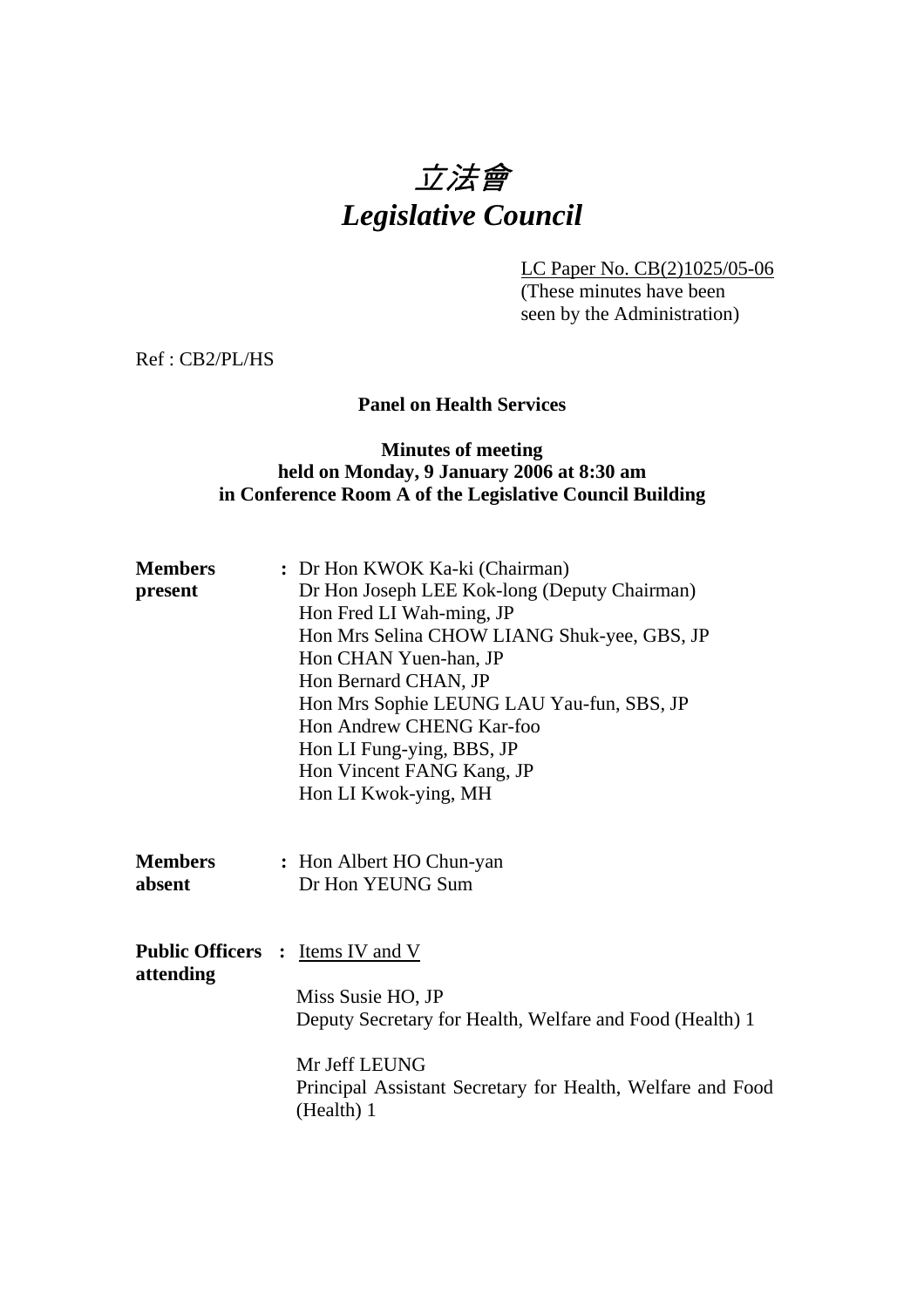**-** 2 - Action

Mr Wallace LAU Principal Assistant Secretary for Health, Welfare & Food (Food & Environmental Hygiene)1

Dr LEUNG Pak-yin, JP Controller Centre for Health Protection Department of Health

Dr Thomas TSANG Consultant Community Medicine (Communicable Disease) Centre for Health Protection Department of Health

Dr Wilina LIM Head Public Health Laboratory Services Branch Centre for Health Protection Department of Health

Item V

Dr TSE Lai-yin, JP Head Surveillance and Epidemiology Branch Centre for Health Protection Department of Health

Dr Regina CHING Cheuk-tuen Head, Programme Management and Professional Development Branch Centre for Health Protection Department of Health

**Deputations** : Item IV **by invitation**  Dr LAI Sik-to Consultant Department of Medicine & Geriatrics Princess Margaret Hospital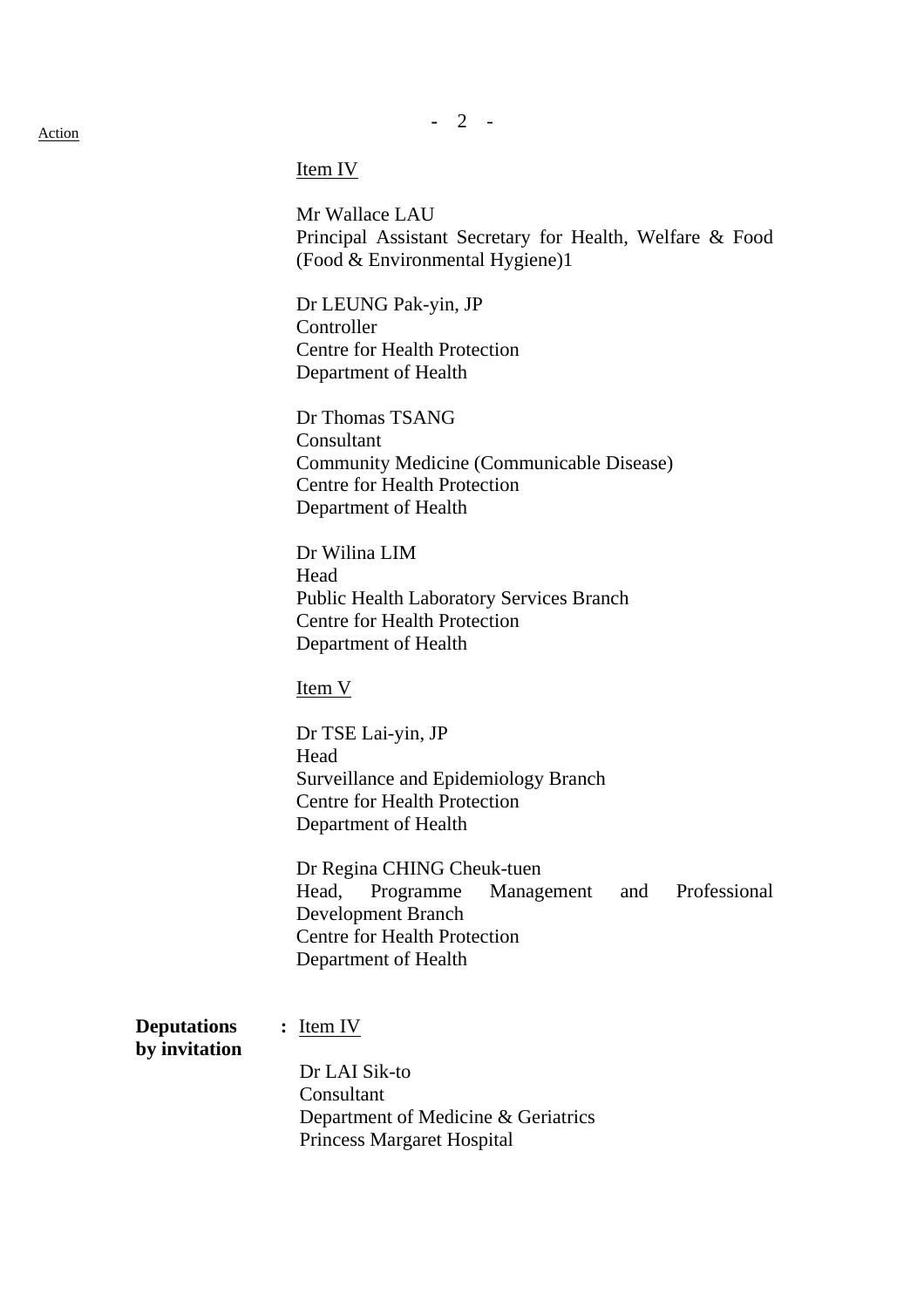**-** 3 - Action

Dr SETO Wing-hong Department of Microbiology Queen Mary Hospital

| <b>Clerk</b> in | : Ms Doris CHAN                                 |
|-----------------|-------------------------------------------------|
| attendance      | Chief Council Secretary (2) 4                   |
| <b>Staff</b> in | : Miss Mary SO                                  |
| attendance      | Senior Council Secretary (2) 8                  |
|                 | Miss Maggie CHIU<br>Legislative Assistant (2) 4 |

#### **I. Confirmation of minutes**

(LC Paper No. CB(2)767/05-06)

 The minutes of the meeting held on 12 December 2005 were confirmed, with the exception of revising the term "保健組織" to "醫療集團" in paragraphs 6, 44 and 45 of the Chinese version of the minutes.

#### **II. Information paper(s) issued since the last meeting**

2. There was no information paper issued since the last meeting.

#### **III. Items for discussion at the next meeting**

(LC Paper Nos. CB(2)768/05-06(01) and (02))

3. Members agreed to discuss the following items at the next regular meeting to be held on 13 February 2006 at 8:30 am -

- (a) Incorporation of organ donation details in the Hong Kong identity card; and
- (b) Regulation of health maintenance organisations.

The Chairman suggested and members agreed to invite concerned groups, such as medical associations, to give views on item (b). The Clerk would draw up a deputations list for invitation to members for their comments and other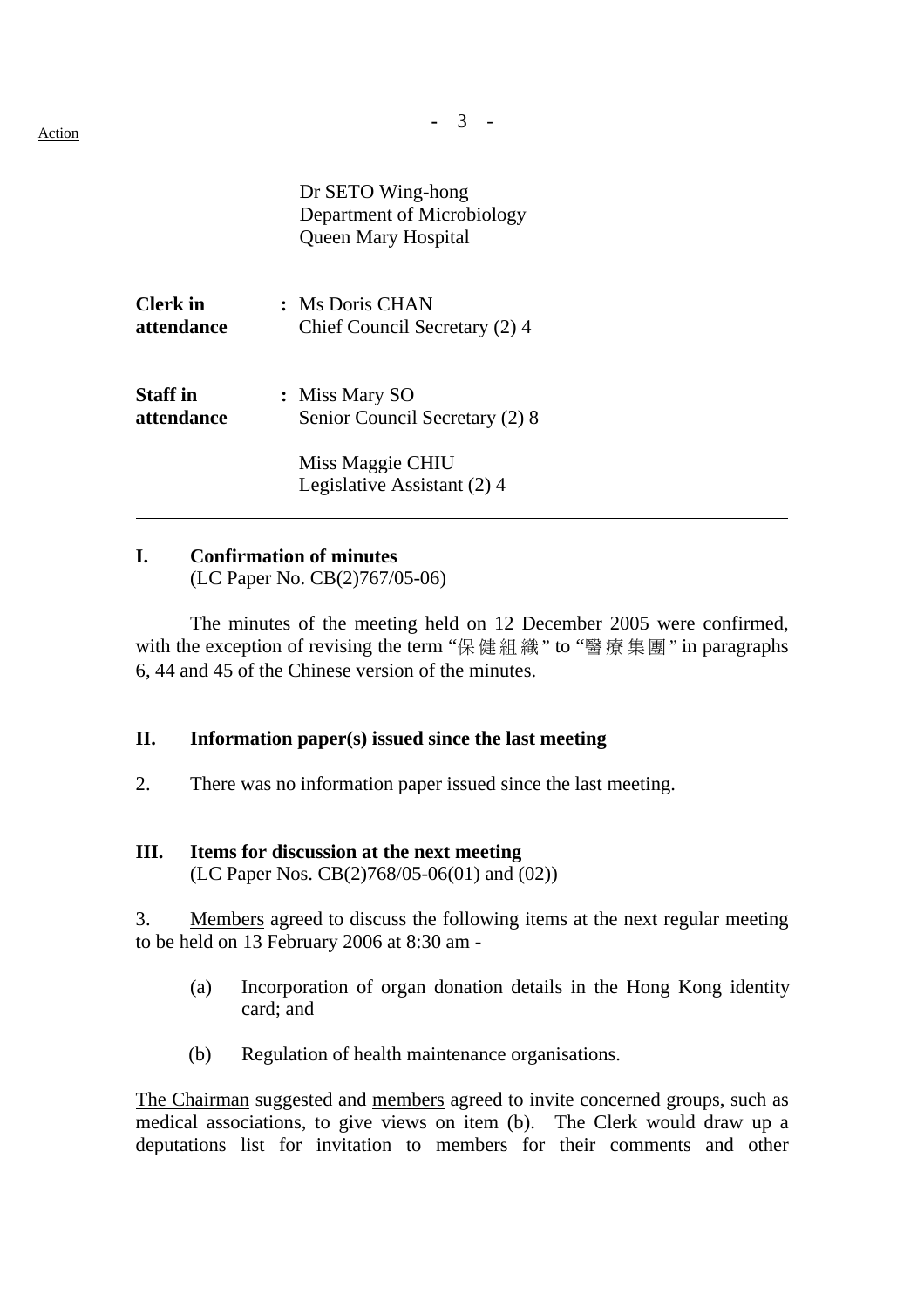suggestions, if any.

4. Members further agreed to hold a joint meeting with the Panel on Welfare Services and the Panel on Manpower to discuss with the Administration on injecting money into the depleted Trust Fund for Severe Acute Respiratory Syndrome, raising the \$500,000 ceiling of the special ex-gratia payment for each eligible family or family member and other related matters.

5. The Chairman proposed to discuss the issue of misleading or exaggerated claims made by slimming/fat reduction products and services provided by beauty parlours at a future meeting. In response, Deputy Secretary for Health, Welfare and Food (Health)1 (DSHWF(H)1) said that the Administration would be in a position to discuss the matter in March 2006.

# **IV. Notification of infectious diseases between the Mainland and Hong Kong**

(LC Paper Nos. CB(2)768/05-06(03) to (06))

6. At the invitation of the Chairman, DSHWF(H)1 introduced the Administration's paper (LC Paper No. CB(2)768/05-06(03)) detailing the developments of the notification mechanisms in respect of human and animal/plant infectious diseases between the Mainland and Hong Kong.

7. Controller, Centre for Health Protection (Controller, CHP) supplemented that the CHP had been maintaining close contact with the Mainland Ministry of Health (MoH) and the Health Department of the Guangdong Province (HDGP) to facilitate timely exchange of information on human infections of infectious diseases as well as any sudden and unusual upsurge of infectious diseases of unknown nature or of public health significance. For instance, the Mainland authorities concerned had promptly notified CHP of all incidents of human infections of Streptococcus suis and avian influenza occurred in some areas in the Mainland last year. Controller, CHP further said that in view of the inconsistency in the understanding of the case definitions of infectious diseases in the Mainland, it was inevitable that some time was needed for the MoH and the HDGP to ascertain the nature of the infectious disease cases before notifying Hong Kong.

8. Controller, CHP then briefed members on the developments of electronic platform for reporting infectious diseases and other infectious diseases of public health concern in Hong Kong and in the Mainland. In Hong Kong, online reporting had been launched by CHP since March 2005 to facilitate reporting by registered medical practitioners. Upon notification of a suspected case, CHP would conduct case investigation, contact tracing, health education, medical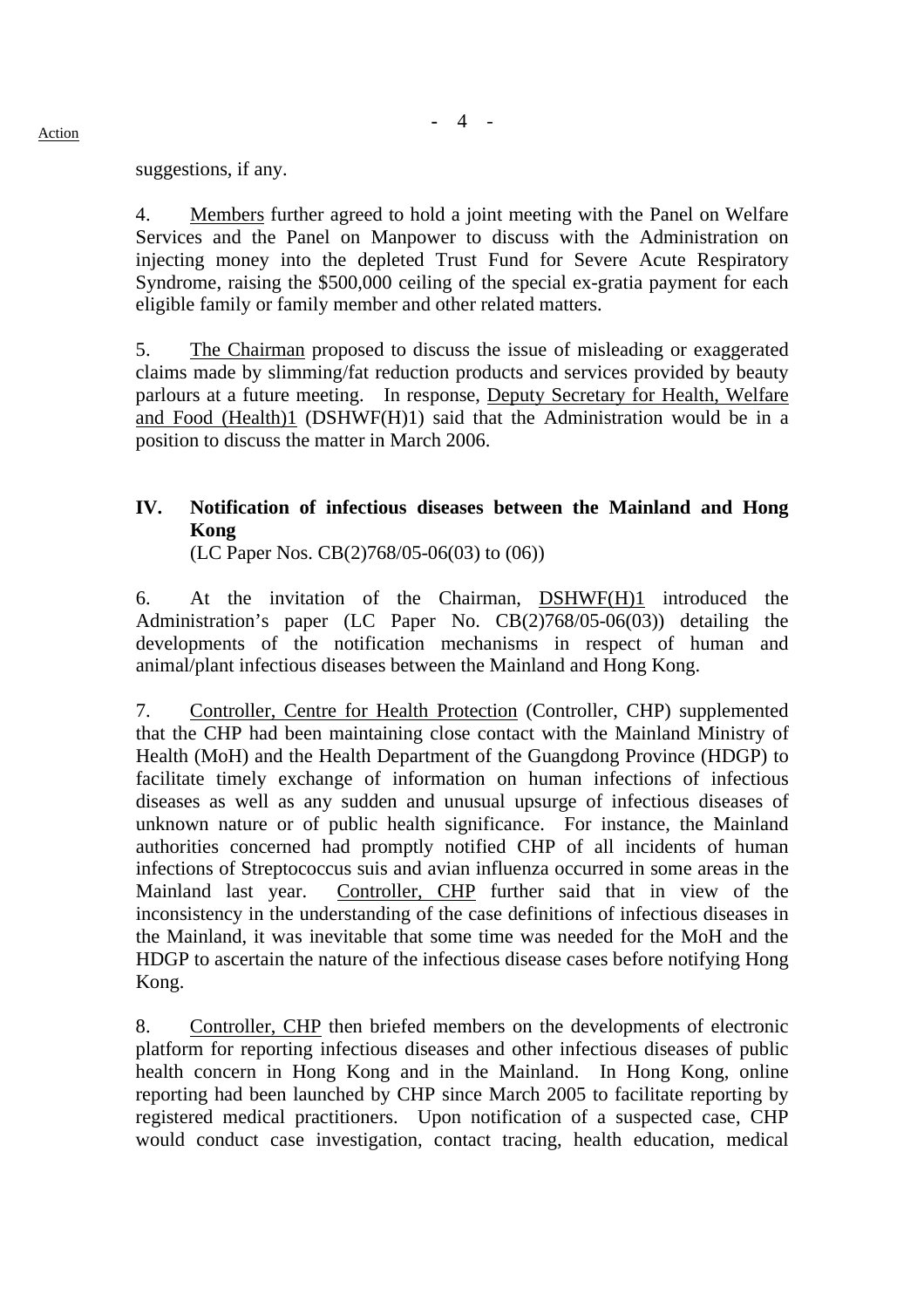surveillance and other public health measures. To further enhance and integrate the functional and analysis capabilities of computer systems for disease surveillance, a Communicable Disease Information System was being developed by the Department of Health (DH). In the Mainland, an electronic platform had also been put in place to facilitate reporting by health authorities at provincial and city levels to the MoH in Beijing, so that MoH could undertake appropriate follow-up actions, most notably, conducting investigation of suspected cases. Controller, CHP pointed out that the electronic platform for reporting infectious diseases in the Mainland was vertical in nature, meaning that the communication was only between the reporting party and the MoH and that one reporting party say, the health authorities of the Guangdong Province, could not view the reported cases made by another party, say, the health authorities of the Anhui Province. To further enhance exchange of information and collaboration to prevent outbreak of infectious diseases between Hong Kong and the Mainland, Controller, CHP said that the Administration was currently exploring with the Mainland authorities concerned on the feasibility of establishing a common electronic platform on the Internet to facilitate exchange of epidemiological information.

9. The Chairman enquired about the notification arrangements between Hong Kong and the Mainland during long holidays, such as the Lunar New Year holidays. In response, Controller, CHP said that both sides would provide each other with a call list for use during the long holidays in advance.

10. The Chairman then invited Dr LAI Sik-to, Consultant, Department of Medicine & Geriatrics, Princess Margaret Hospital, to give his views on notification of infectious diseases between Hong Kong and the Mainland. Dr LAI urged for more timely dissemination of information about outbreaks of infectious diseases of an unknown nature, apart from that of the statutory notifiable diseases of Hong Kong, so that better preparation could be formulated in advance at the hospital level.

11. Mr Fred LI urged the Administration to discuss with the Mainland authorities concerned of the need to notify Hong Kong of all suspected human influenza A (H5N1) infection cases, having regard to the long time taken to confirm these cases in the Mainland. According to a newspaper article provided by Dr HO Pak-leung, Associate Professor, Department of Microbiology of the University of Hong Kong in his submission to the Panel (LC Paper No. CB(2)768/05-06(06)), the criteria for laboratory confirmation of influenza A (H5N1) infections used in the Mainland were more stringent than those recommended by the World Health Organisation (WHO) in its latest guideline on laboratory tests to identify avian influenza virus in specimens from humans. In the Mainland, an extra test was required to confirm a human influenza A (H5N1) infection case tested by a local laboratory. A longer time, from three to four weeks, had therefore been taken for notification by the Mainland. Mr LI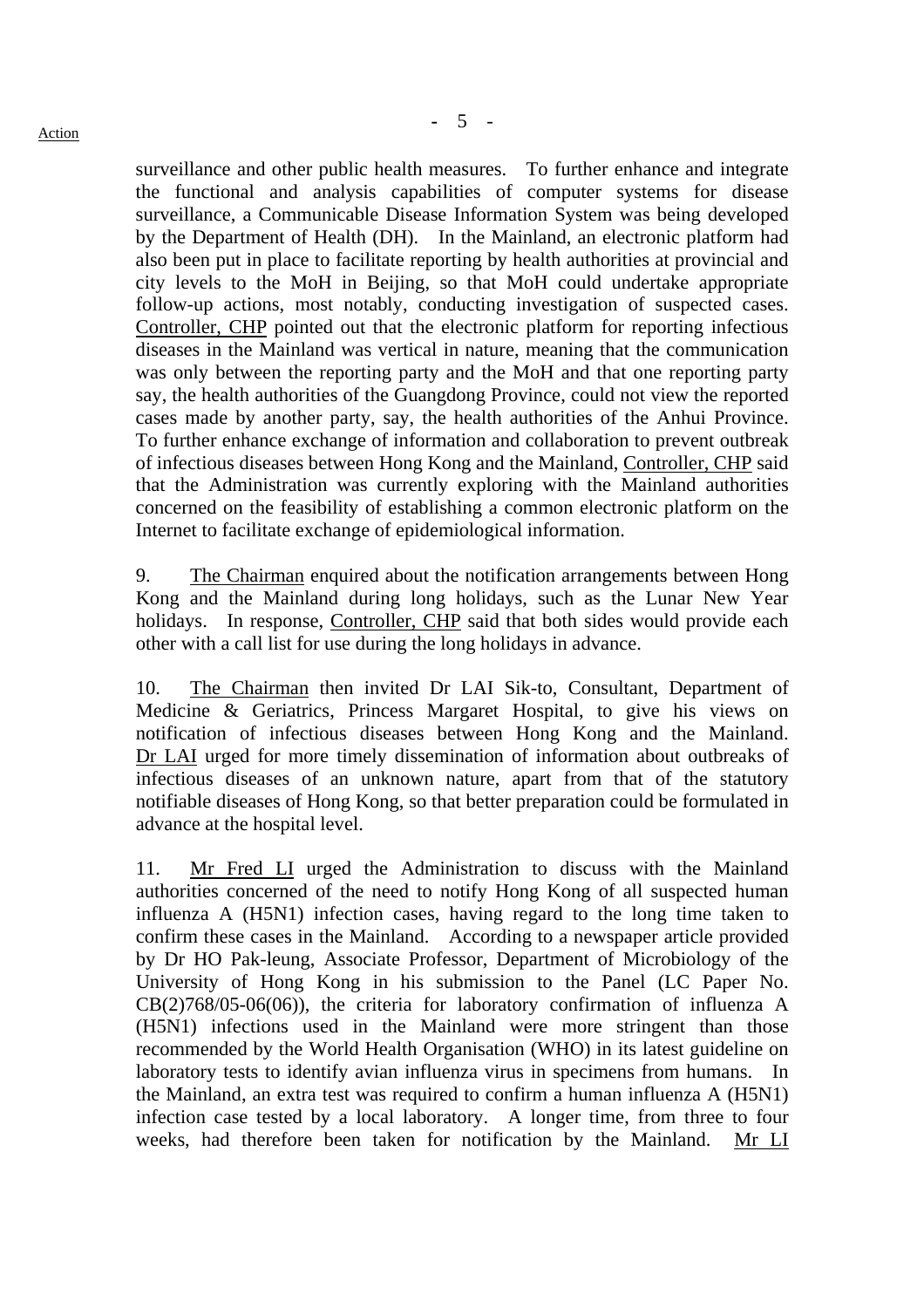Admin

expressed concerned about the increased risk to Hong Kong, in view of the heavy cross-border traffic between Hong Kong and the Mainland.

12. Controller, CHP responded that in view of the varying standards of laboratories in the Mainland, it was understandable that the Mainland health authorities would only inform Hong Kong after all specimens taken from patients suffering from influenza-like illnesses were tested again by one of the two national laboratories in the Mainland to confirm the diagnosis. Nevertheless, Controller, CHP agreed to take up with the Mainland health authorities concerned on the possibility of advancing notification to Hong Kong. Controller, CHP also explained that the reason why the Mainland side only notified Hong Kong after a case was confirmed an avian influenza H5N1 human case was because the outbreak of such in humans was sporadic, and there was no evidence to date of any efficient human-to-human transmission of the disease.

13. Controller, CHP further said that apart from relying on the formal notification mechanism to combat avian influenza, CHP regularly monitored reports of cases of infection occurring in the Mainland and overseas through the media, the Internet and other formal and informal sources, and sought verification and details from the MoH, relevant health authorities and the WHO as appropriate. As the most effective way to reduce risk of human infections of avian influenza was to tackle H5N1 virus at source and its potential carriers, culling actions would be taken if the virus was detected among the poultry and birds in Hong Kong.

14. Mr Fred LI noted from the Administration's paper that the Mainland authorities concerned would also inform Hong Kong of any major outbreaks of plant/animal diseases occurred in the Mainland, and asked what these major outbreaks referred to.

15. Principal Assistant Secretary for Health, Welfare and Food & Environmental Hygiene)1 responded that major animal and plant infection outbreaks referred to those transmissible diseases of plants and animals which might affect the health of the public as well as plants and animals across the border. The list of transmissible diseases of plants and animals which the Administration had drawn up with the State General Administration of Quality Supervision, Inspection and Quarantine and the Ministry of Agriculture for notification included those diseases notifiable to the World Organisation for Animal Health and the WHO, such as the foot and mouth disease.

16. DSHWF(H)1 supplemented that major outbreaks of infectious diseases in humans also referred to those diseases, both notifiable and of an unknown nature or of public health significance, which might affect the health of the public across the border. DSHWF(H)1 further said that under the "Cooperation Agreement on Response Mechanism for Public Health Emergencies" signed by the MoH, Hong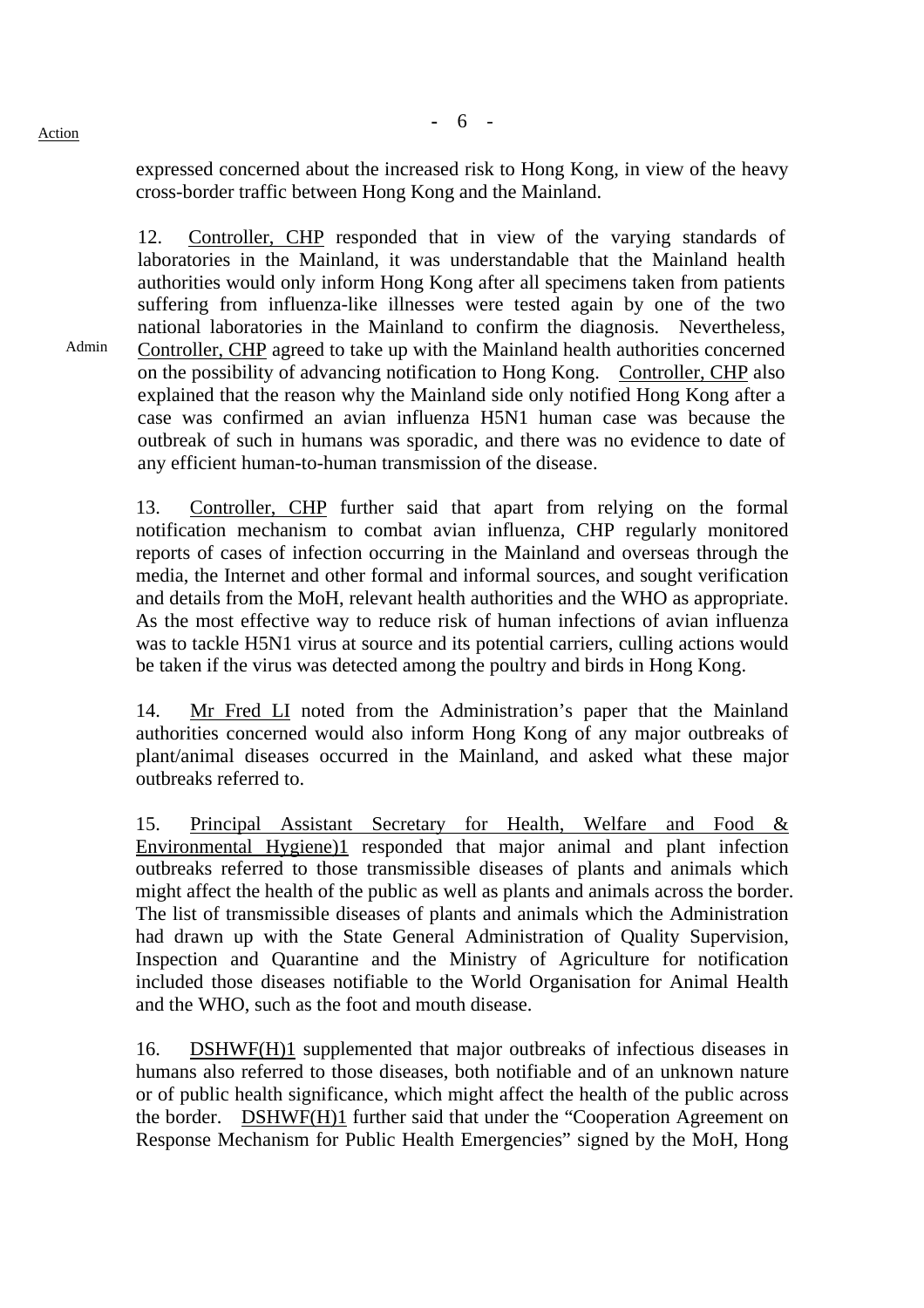Kong and Macao in October last year, a mutual co-ordination and support mechanism in terms of manpower, technologies and resources would be in place, in case of serious public health emergencies in the three places. Moreover, if cross-boundary public health emergencies occurred among the three places or between any two, the concerned places would notify the other parties, activate their respective emergency mechanism and coordinate joint response actions as appropriate.

17. Ms LI Fung-ying said that to ensure timely response could be formulated by the Administration to prevent any onslaught of infectious diseases in Hong Kong from across the border, the Administration should expand its communication network with health authorities in the Mainland, apart from the Guangdong Province as well as request the Mainland side to notify Hong Kong of all suspected cases, including sudden upsurge of infectious diseases of an unknown nature. Ms LI pointed out that many cases which turned out to be infectious disease cases had in fact been reported in the media earlier.

18. DSHWF(H)1 responded that there was no question of the Administration learning any confirmed infectious disease cases occurring in the Mainland from the media, as Hong Kong was kept fully abreast of the developments in areas likely to be affected by infectious diseases by the Mainland side through the existing notification system between Hong Kong and the Mainland. This was evidenced by the swift responses made by the Administration following the announcement of any confirmed infectious disease cases. DSHWF(H)1 further said that under the existing agreements with the MoH and the HDGP, both sides were obliged to notify their counterparts of any outbreak of infectious diseases of an unknown nature, apart from the notifiable diseases. It was also agreed that the responsibility of announcing details about infectious disease outbreaks lay with the notifying party. As such, although there appeared little action in public, the truth of the matter was that a close monitoring system was in place.

19. On establishing more point-to-point communication with the health authorities in the Mainland, Controller, CHP said that to do so would not help to speed up notification, as many of the local health authorities in the Mainland had yet to fully grasp the case definitions of infectious diseases, and they did not have the know-how and/or equipment to diagnose a suspected case. For instance, village health authorities in the Guangdong Province had to send specimens of patients suffering from influenza-like illnesses to the Center for Disease Control and Prevention of the Guangdong Province for diagnosis. Such an arrangement was however not unique to the Mainland, as local health authorities around the world were required to send their specimens to a recognised laboratory for establishment of infectious diseases.

20. The Chairman enquired whether the Administration would provide travel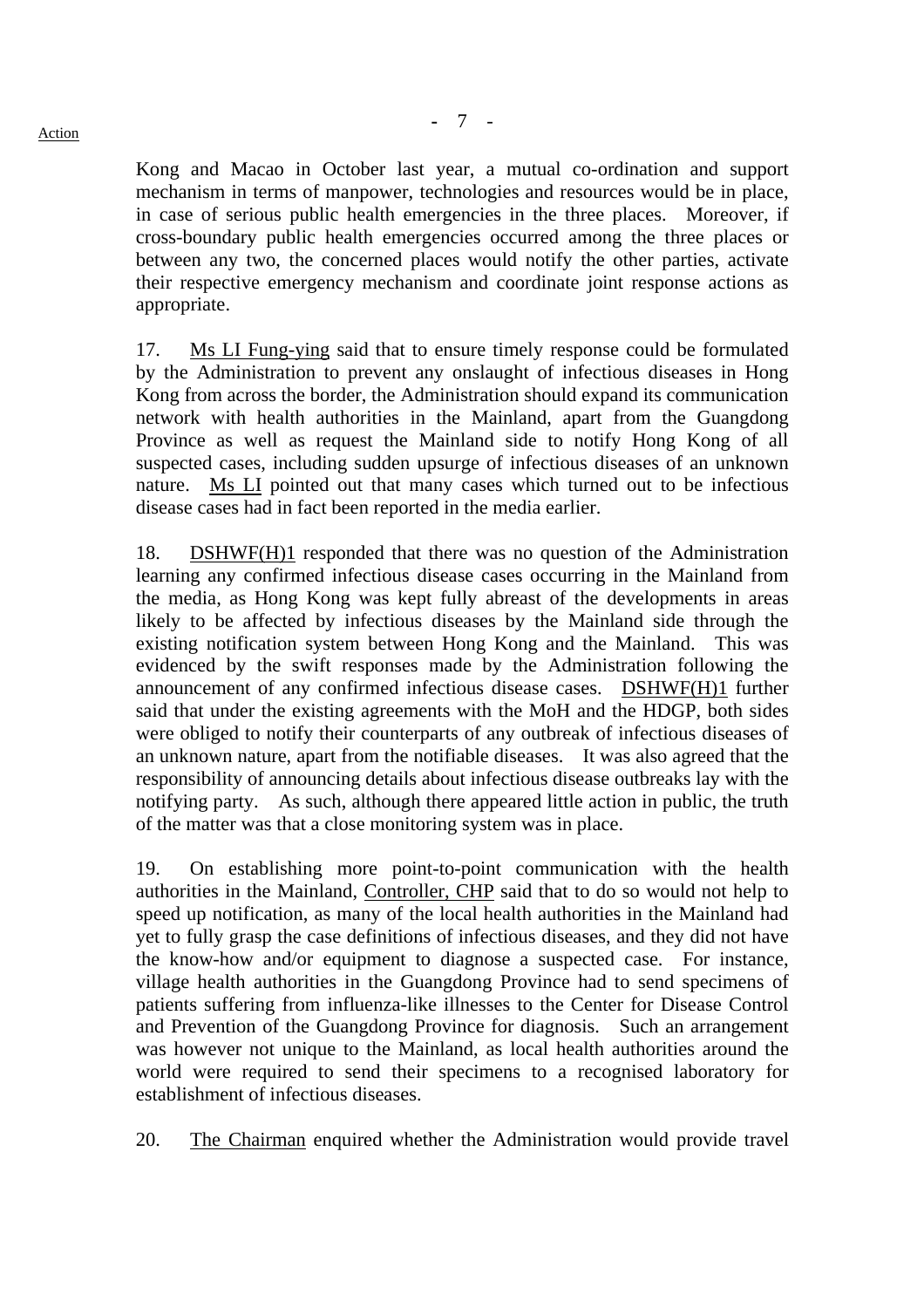alert to people planning to travel to areas in the Mainland which had sudden upsurge of infectious diseases of an unknown nature or of public health significance yet to be confirmed by the Mainland authorities. Controller, CHP responded that he saw no problem of doing so, if prior understanding had been struck with the Mainland side. In fact, this had been done in the past.

21. Ms LI Fung-ying said that the existing notification system could be further improved to better protect public health, and urged the Administration to discuss with the Mainland authorities concerned on disclosing more information to the public about any sudden upsurge of suspected infectious diseases of an unknown nature or of public health significance occurring in the Mainland.

22. Mr LI Kwok-ying echoed views similar to those of Mr Fred LI and Ms LI Fung-ying. Mr LI then asked whether it was possible for experts from Hong Kong to participate in the investigation of suspected cases occurring in the Mainland, so as to enable Hong Kong to gain first-hand knowledge of the outbreaks directly and have a better understanding of the handling of outbreaks in the Mainland.

23. DSHWF(H)1 reiterated that the Administration would explore with the Mainland authorities concerned on notifying Hong Kong of suspected cases but cautioned on the risks of causing unnecessary alarm to the public. DSHWF(H)1 further reiterated that it was not true that no precautionary measures were taken by the Administration until the notification of a confirmed case by the Mainland authorities concerned. Depending on the risk assessment, different precautionary measures would be taken. For instance, to prevent human infections of H5N1 avian influenza, both the Agricultural, Fisheries and Conservation Department (AFCD) and the Food, Environmental and Hygiene Department (FEHD) had stepped up surveillance activities among the poultry population in farms, wholesale market and retail outlets, pet bird shops and parks in Hong Kong, apart from requiring all chickens imported from the Mainland must come from registered farms and accompanied by health certificates, among others. She expressed the view that "suspected cases" would be very difficult to define. The practice in WHO at present was to report confirmed cases. As to the question of dispatching experts from Hong Kong to participate in the investigation of suspected infectious disease cases occurring in the Mainland, Controller, CHP said that this had been done in the past upon request from Hong Kong.

24. Dr Joseph LEE said that the Administration should adopt a more proactive approach in gathering information about suspected infectious disease outbreaks in the Mainland, such as media surveillance and contact tracing, instead of relying on the formal notification mechanisms established with the MoH and the HDGP.

25. Consultant, Community Medicine (Communicable Disease), CHP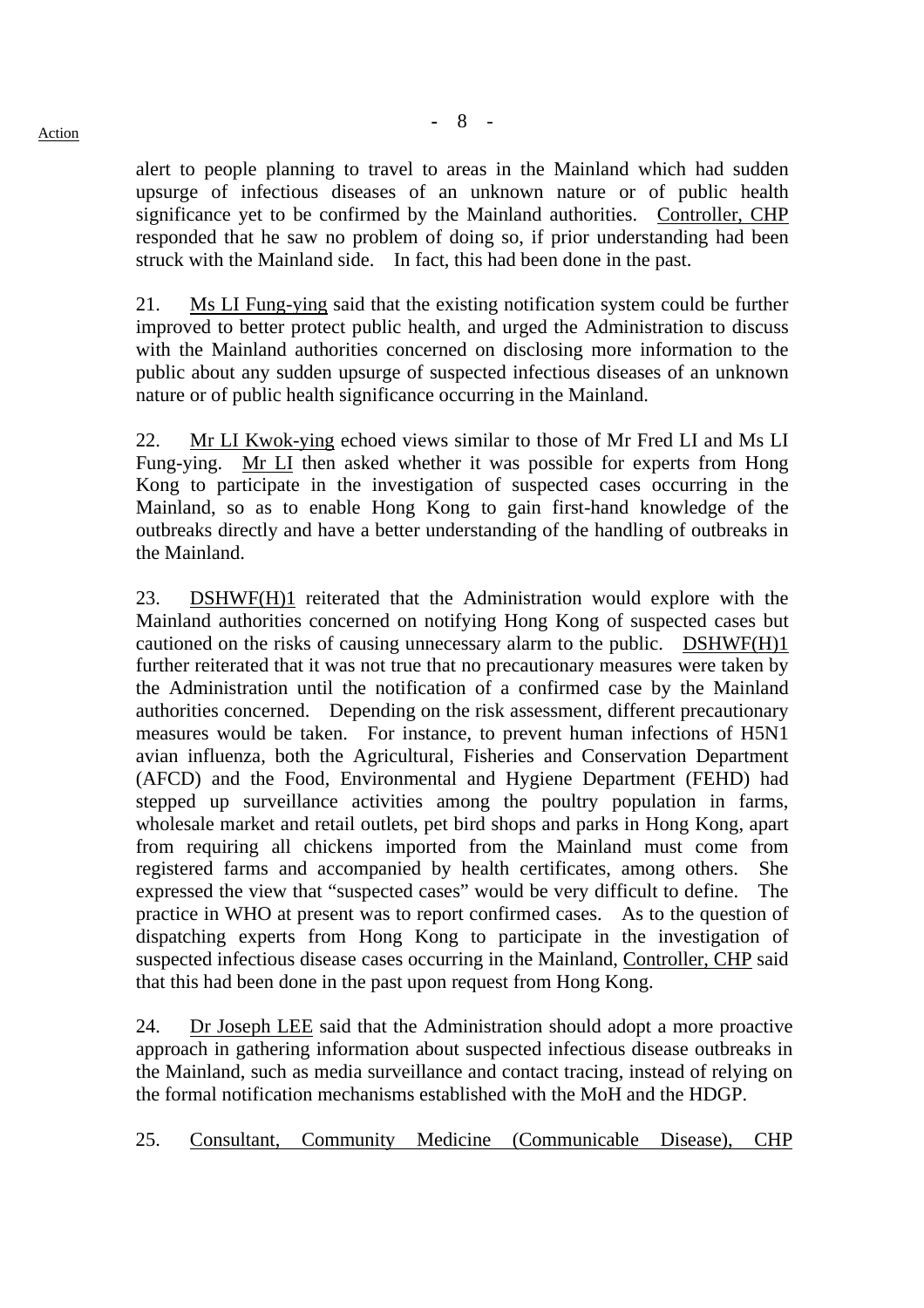responded that CHP regularly surveyed media reports of cases of infections occurring in the Mainland and overseas, and sought verification and details from the MoH, relevant health authorities and the WHO as appropriate. In respect of seeking verification and details from the MoH and HDGP, responses from them had all along been very forthcoming. Consultant, Community Medicine (Communicable Disease), CHP further said that apart from the high level liaison to enhance collaboration on infectious disease controls as set out in paragraph 13 of the Administration's paper, there were also working level liaisons between health experts of the Mainland and Hong Kong through activities such as mutual visits and participation in case investigation.

26. Controller, CHP also said that it was unlikely that the Mainland side would allow person(s) who had come into close contact with another person suffering from H5N1 avian influenza to come to Hong Kong, unless they were Hong Kong residents. In that case, the Mainland side would notify the CHP and medical surveillance would be performed on the individual(s) concerned after they returned to Hong Kong. Controller, CHP further said that should there be any confirmed cases of avian influenza infections in animals and humans occurring in the Mainland and overseas, the Hospital Authority (HA) would be alerted to take appropriate actions and all incoming travellers from the affected places displaying influenza-like symptoms would be transferred to hospitals for a medical check.

Admin 27. At the request of Dr Joseph LEE, Controller, CHP undertook to provide information on the time required for the Mainland to notify Hong Kong of each confirmed case of infectious disease occurred in the Mainland in recent years.

28. Mrs Selina CHOW noted that prior to announcing to the public about confirmed infectious disease cases occurring in the Mainland, the Administration had in fact been receiving important information about these cases which was shared among various parties, such as health experts. Mrs CHOW pointed out that sometimes such information shared behind closed doors among a handful of people was leaked to the public, thereby giving rise to much public speculation and alarm. In the light of this, Mrs CHOW asked about the measures to mitigate the effect of such a leak. Mrs CHOW shared Dr LAI Sik-to's call for more timely dissemination of information about outbreaks of infectious diseases of unknown nature to frontline doctors so that better preparation could be formulated in advance at the hospital level, and asked how this could be achieved in both public and private hospitals, having regard to the sensitive nature of the information.

29. Controller, CHP responded that if an unconfirmed case or an unfounded case occurring in the Mainland or overseas was reported in the media, the normal course of action would be for the Administration to come out to make clarifications to dispel public concern or misconception. Prior consultation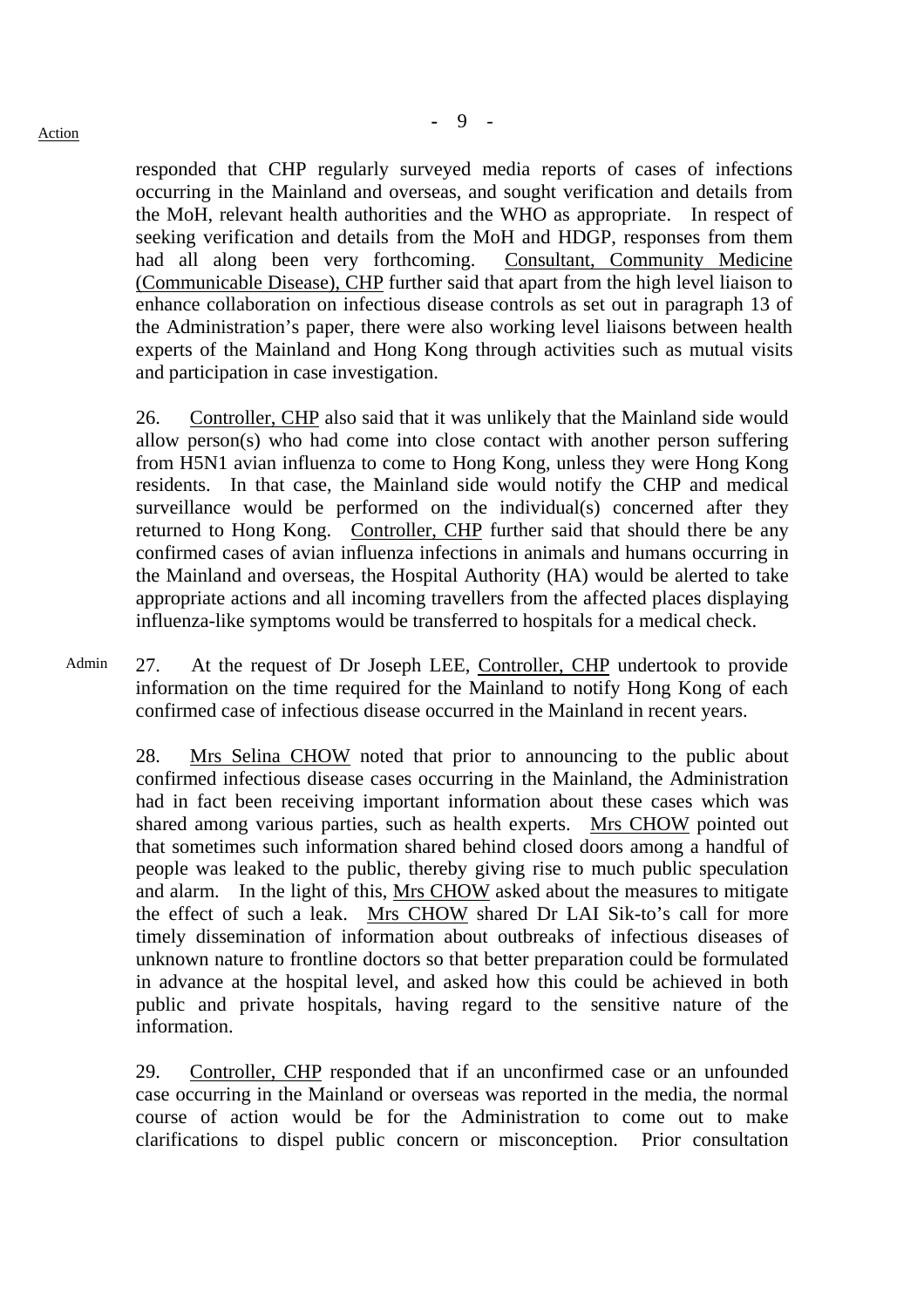would however be conducted with the jurisdictions concerned before taking the aforesaid action. Controller, CHP further said that much improvement had been made to strengthen communication among healthcare professionals in Hong Kong to combat infectious diseases. For instance, some HA staff were seconded to work in the CHP, there was close collaboration between HA and CHP staff in the investigation and control of outbreaks in hospitals and community institutions, and CHP staff were represented on HA's Central Committee on Infectious Diseases. Latest outbreak news and surveillance results were also shared with private doctors through correspondence. To ensure all its members were aware of the occurrences of all confirmed infectious disease cases occurring in the Mainland, the Medical Association of Hong Kong had been helping to relay the relevant press releases issued by the Administration to all its members. Consultant, Community Medicine (Communicable Disease), CHP supplemented that in view of the recent spread of avian influenza around the world, a daily summary of reported cases of avian influenza occurring in the Mainland and overseas was presently compiled by the CHP to facilitate dissemination to frontline doctors in public hospitals through the HA.

30. Mrs Selina CHOW further asked the Administration whether there was any mechanism in place to share information about yet to be confirmed cases of infections occurring in the Mainland and overseas with other Government departments, so as to better prepare Hong Kong for possible onslaught of infectious diseases.

31. DSHWF(H)1 responded in the positive to Mrs CHOW's question in paragraph 30 above. For instance, arising from the recent avian influenza outbreaks in the Mainland, both the AFCD and the FEHD had stepped up surveillance activities among the poultry population in farms, wholesale market and retail outlets, pet bird shops and parks in Hong Kong, apart from requiring all chickens imported from the Mainland must come from registered farms and accompanied by health certificates, among others. To ensure that different policy bureaux/Government departments were familiarised with their respective contingency plans for managing avian influenza outbreaks in Hong Kong, exercises had been and would continue to be conducted by the CHP to test their preparedness for and during an outbreak situation and to identify rooms for improvements.

32. The Chairman interrupted the discussion to invite Dr SETO Wing-hon, Department of Microbiology, Queen Mary Hospital, who had just joined the meeting to present his views on the notification of infectious diseases between Hong Kong and the Mainland.

33. Dr SETO Wing-hon presented his views as set out in his submission tabled at the meeting (LC Paper No. CB(2)824/05-06(01) issued on 11 January 2006).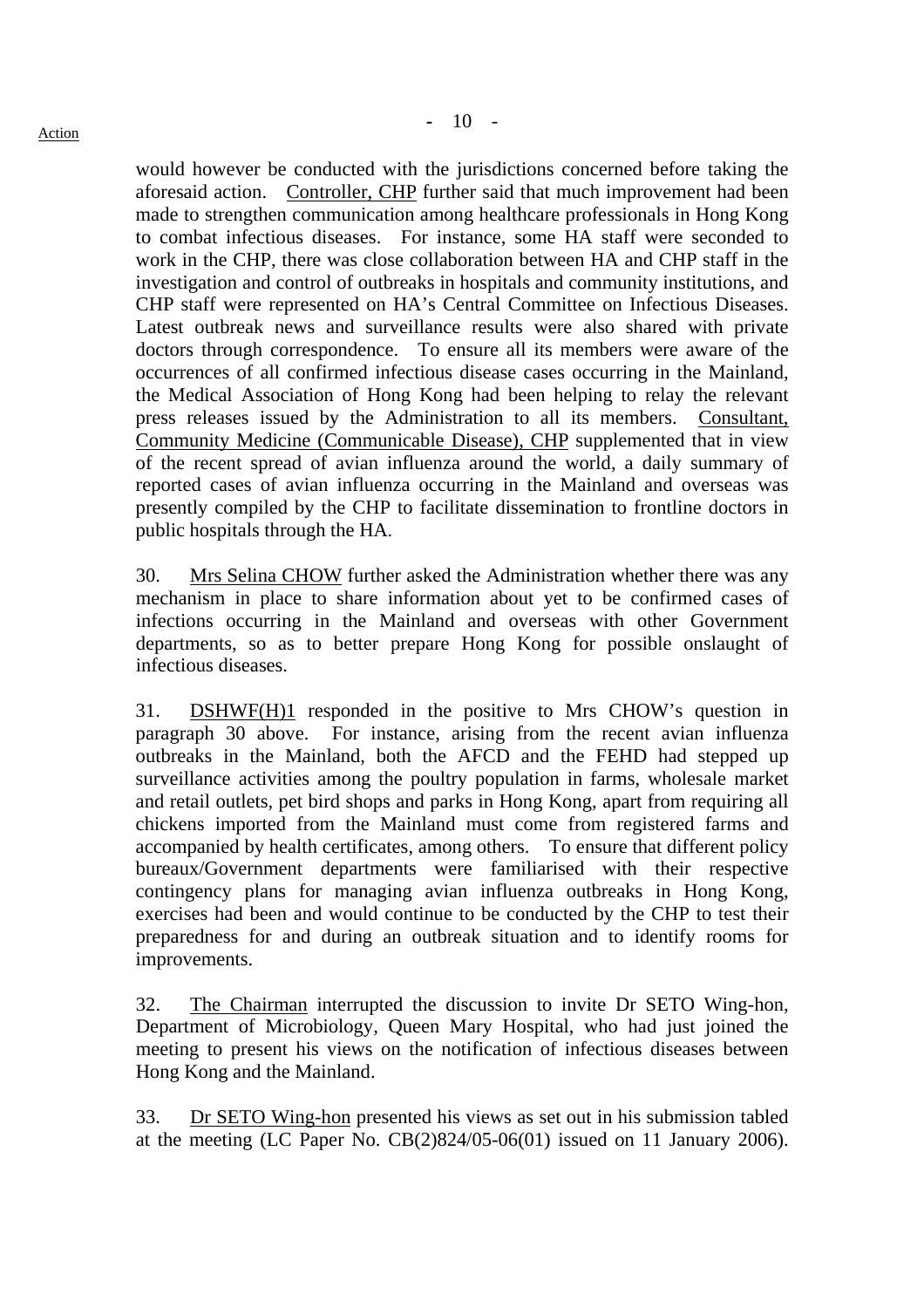Notably, Dr SETO did not find any inhibition on the part of the Mainland in the sharing of infectious disease data. Given that China was a large country, time must be allowed for the accurate collection of data and for the authorities to adequately evaluate the data before release. Such practices existed all over the world and the resultant delays should not be viewed as a lack of transparency.

34. The Chairman expressed concern about the long time taken for the Mainland health authorities to notify Hong Kong of confirmed infectious disease cases, which had put Hong Kong at an unacceptably high risk in view of the heavy cross-border traffic between the two places. In the light of this, the Chairman considered that there was a need for the Mainland side to notify Hong Kong of all suspected cases occurring in the Mainland in the first instance, so that appropriate responses could be formulated in advance. He also considered that the existing notification mechanisms for human infectious diseases should be further enhanced by establishing point-to-point communication with health authorities in other provinces and cities in the Mainland. Having regard to the public health threat of emerging infectious diseases, there was also a need for the Mainland side to adopt a syndromic surveillance approach to better detect infectious diseases of an unknown nature.

#### 35. DSHWF(H)1 responded as follows -

- (a) the Administration would explore with the Mainland authorities concerned on the possibility of notifying Hong Kong of all suspected cases. It should however be pointed out that in so doing, there would be a need to define what was meant by "suspected cases" and whether such indiscriminate reporting would create unnecessary alarm;
- (b) the Administration had no plan to establish point-to-point communication with individual health authorities in provinces other than Guangdong and cities in the Mainland at this stage, as the existing notification mechanism established with the MoH was working satisfactorily. Since 2003, MoH had been providing Hong Kong with a monthly summary of information on infectious diseases as well as information on important outbreaks in other parts of the Mainland. The notification mechanism covered diseases of significant public health concern, for instance, the avian influenza in the Hunan Province and the Anhui Province in the past two months, cholera cases in the Zhejiang Province in October 2005 and Streptococcus suis infection in the Sichuan Province in July and August 2005. In the Administration's view, establishing separate notification mechanism with each and every province in the Mainland would complicate matters, given the varying standards in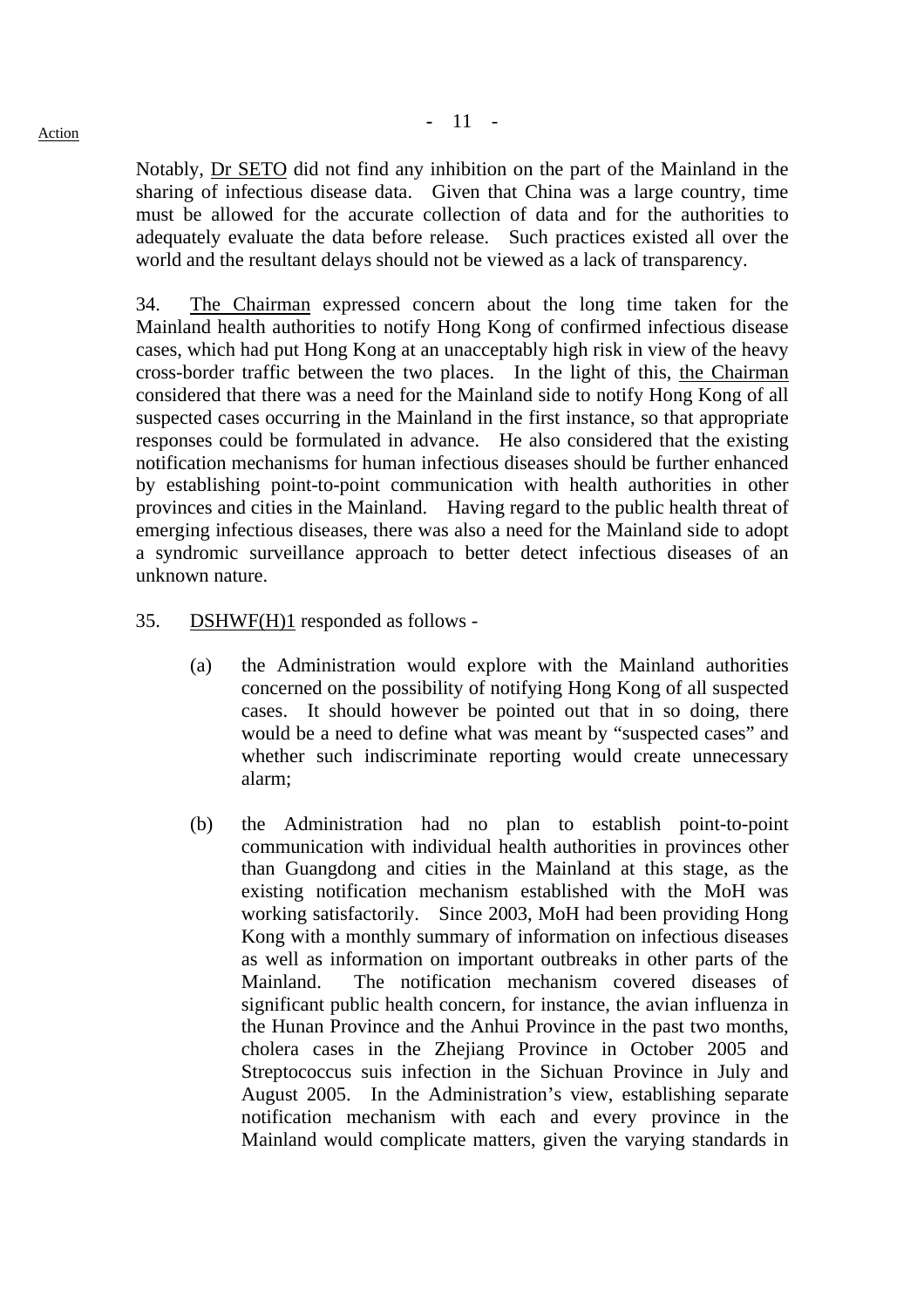the understanding and handling of infectious diseases across the country. Hence, a better way forward was to see what could be done to improve on the existing notification system, i.e. with the MoH and with the health authorities of the Guangdong Province; and

 (c) the MoH and the health authorities of the Guangdong Province well understood that they were obliged to notify Hong Kong of any sudden upsurge of infectious diseases of an unknown nature which had cross-border effect, and had done so. More time should be allowed to see what could be done to improve notification in this regard.

36. The Chairman asked Dr LAI Sik-to and Dr SETO Wing-hon what areas should be improved on providing timely and up-to-date information about infectious diseases to frontline doctors so as to better facilitate their work.

37. In response, Dr SETO Wing-hon said that he did not see that frontline doctors were deprived of timely and up-to-date information about infectious diseases, as Infection Control Officers stationed at the hospital stood ready to answer their queries on the matter. Dr SETO further said that it was not fair to say that the Mainland side was always late in notifying Hong Kong of infection cases, as not all cases reported in the media were based on substantiated grounds.

38. Dr LAI Sik-to said that the sharing of information about infectious diseases with frontline doctors was adequate. Dr LAI however hoped hat CHP staff could also attend the sharing session or forums organised by the HA from time to time to update frontline doctors on the latest information about infectious diseases to answer questions. To better facilitate the work of frontline doctors of the Accident and Emergency Department, Dr LAI hoped that doctors would be informed of the patients' travel history and occupations in times of possible avian influenza outbreak in Hong Kong. It would also be useful if all frontline doctors were apprised of the symptoms of different types of infectious diseases.

39. Mr Andrew CHENG said that to prevent onslaught of avian influenza in humans in Hong Kong, there was a need for the Mainland side to adopt the WHO's diagnosis of the disease as far as possible so as to shorten the time for notification to Hong Kong and for Hong Kong to establish point-to-point communication with the health authorities of those provinces which had suspected cases of human influenza A (H5N1).

40. DSHWF(H)1 reiterated the Administration's views given in paragraph 35 (a) and (b) above. Controller, CHP supplemented that the reason why the Mainland side sometimes had to require a specimen taken from a patient suffering from influenza-like symptoms to undergo another test for influenza A virus, such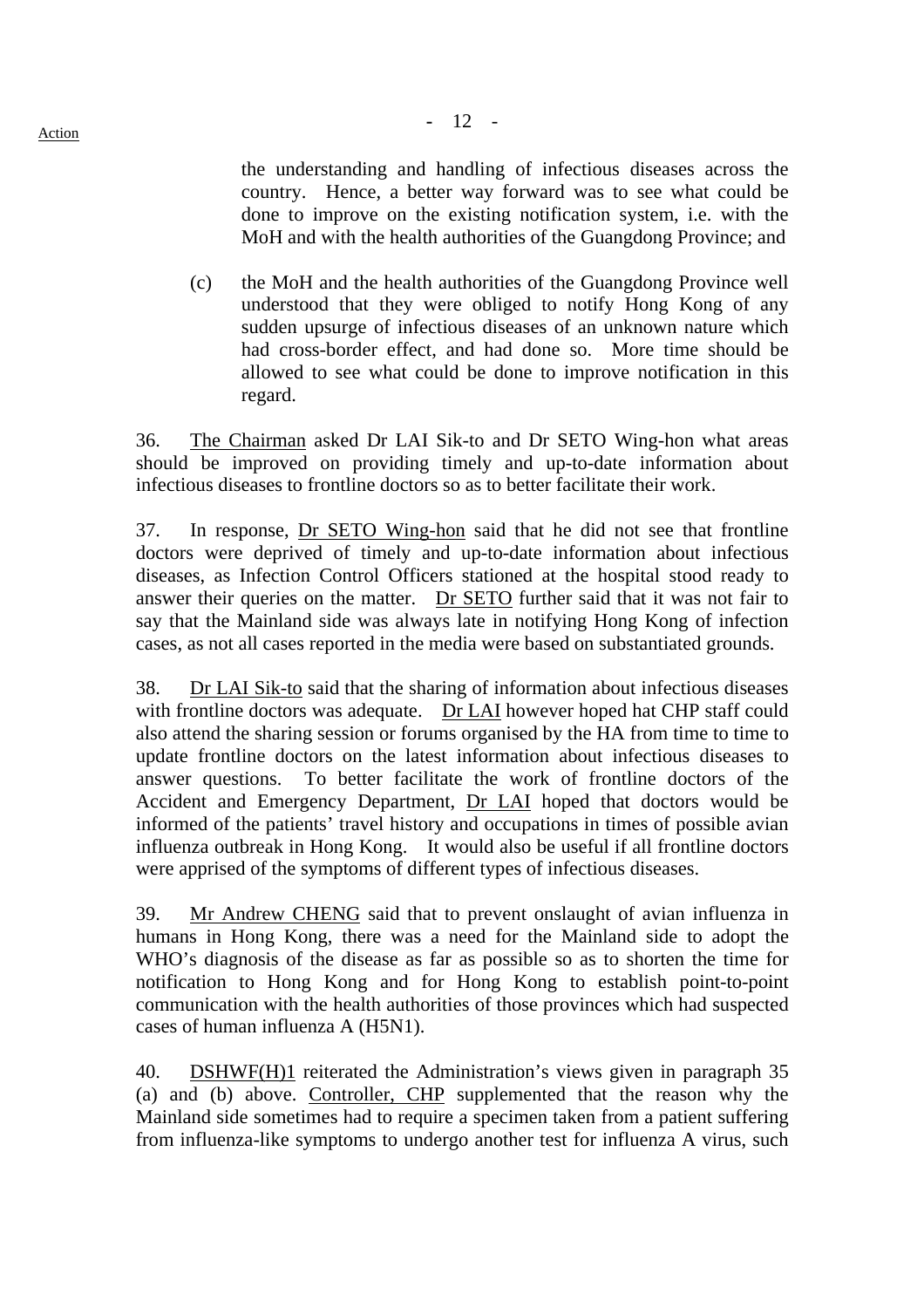as antibody test by a national laboratory, after the specimen had been tested for the virus under the PCR rapid testing at a local/regional laboratory, was because the test specimen was not collected as close to the onset of the symptoms as possible for it to be accurate for screening of the H5N1 virus. Controller, CHP further said that another reason why a longer time was needed for the Mainland to notify Hong Kong of confirmed infection cases was because the varying standards of laboratories across the country had made it necessary for the test specimens to be diagnosed again at one of the two national laboratories for certainty before notification.

41. Mr Andrew CHENG maintained his views in paragraph 39 above, and proposed that a letter be written to the Mainland authorities concerned to request such.

42. The Chairman suggested that he, on behalf of the Panel, wrote to the MoH requesting the Mainland to notify Hong Kong of all suspected cases of infectious diseases prior to laboratory confirmation of such cases and to put in place a electronic platform to facilitate Hong Kong to communicate direct with health authorities at provincial level in the Mainland about infectious disease outbreaks and incidents. Members did not raise any query.

43. Mr Vincent FANG noted that the lists of notifiable diseases of Hong Kong, the Mainland and Macao were not identical, and asked why this was the case. Mr FANG further said that the conflicting comments made by local and Mainland experts on infectious diseases confused and worried the public, and enquired whether any action could be taken by the Administration to ameliorate the problem.

44. Mr LI Kwok-ying sought information from the Administration on the progress made in using Chinese and western medicines in treating patients suffering from infectious diseases.

45. DSHWF(H)1 responded that different places having their own list of notifiable diseases were not unique to Hong Kong, the Mainland and Macao. Different states of the United States of America also had different lists. This was because the infectious diseases to be included in the list of notifiable diseases of a particular place were determined by the circumstances of that place. DSHWF(H)1 however pointed out that if Hong Kong wished to have a particular notifiable disease of the Mainland and/or Macao added to its list of notifiable diseases, it could do so under the existing tripartite agreement on prevention and control of communicable diseases entered in May 2003. DSHWF(H)1 further said that outside experts were free to form their own views about infectious diseases, which could be at odds with one another or with the views of the CHP for that matter. Nevertheless, seminars were regularly organised by the

Chairman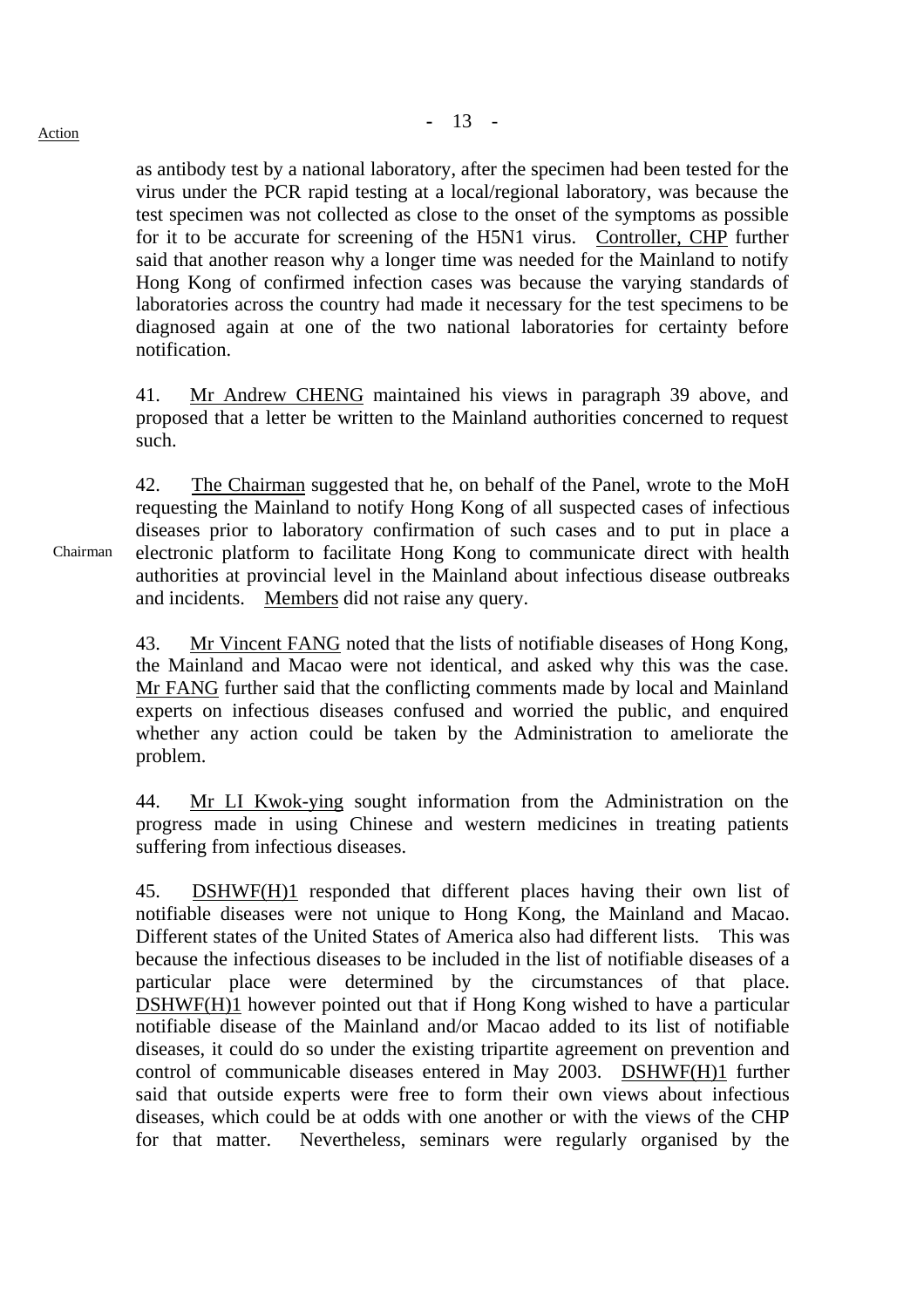Administration to provide a forum for these experts to exchange views about infectious diseases and hopefully more uniformed views about infectious diseases could come up at the end. As regards progress made in using Chinese and western medicines in treating patients suffering from infectious diseases, DSHWF(H)1 undertook to provide a note on such after the meeting.

46. Controller, CHP supplemented that the adequacy of the list of notifiable diseases of Hong Kong was periodically reviewed having regard to the epidemiological developments in the Mainland and overseas.

### **V. Promoting healthy eating habit among school children**  (LC Paper No. CB(2)768/05-06(07))

47. DSHWF(H)1 and Head, Programme Management and Professional Development Branch, CHP introduced the Administration's paper detailing the background of the new initiative to promote healthy eating habit among school children and how the Administration planned to take it forward.

48. Mr Andrew CHENG said that in order to reduce obesity in children, schools should require each student to take up a sports activity each school year, require lunchbox suppliers to provide adequate amount of fruits and vegetables in their menus and ban the sale of unhealthy snacks on school premises.

49. DSHWF(H)1 responded that encouraging students to take up more sports and eat healthily was already set out in the guidelines to schools, and work in this regard would continue and be stepped up.

50. Dr Joseph LEE expressed support in principle for the initiative in promoting healthy eating habit among school children. Dr LEE then asked about the definition of obesity in children, and whether the Administration had set down any targets for measuring the effectiveness of the new initiative, such as the percentage of obesity among primary and secondary school students.

51. Head, Surveillance and Epidemiology Branch, CHP responded that a child would be considered obese if his/her weight exceeded 120% the median weight for his/her height. Head, Programme Management and Professional Development Branch, CHP also said that how far the proportion of obese school children could be reduced would depend not only on the success of the new initiative which targetted the school environment, but would be dependent on other factors such as eating habit at home and the overall eating culture in the community. The Administration however would consider the new initiative effective, if the trend of obesity among school children had ceased to rise or better still, was found to be on the decline, say, one to two years after

Admin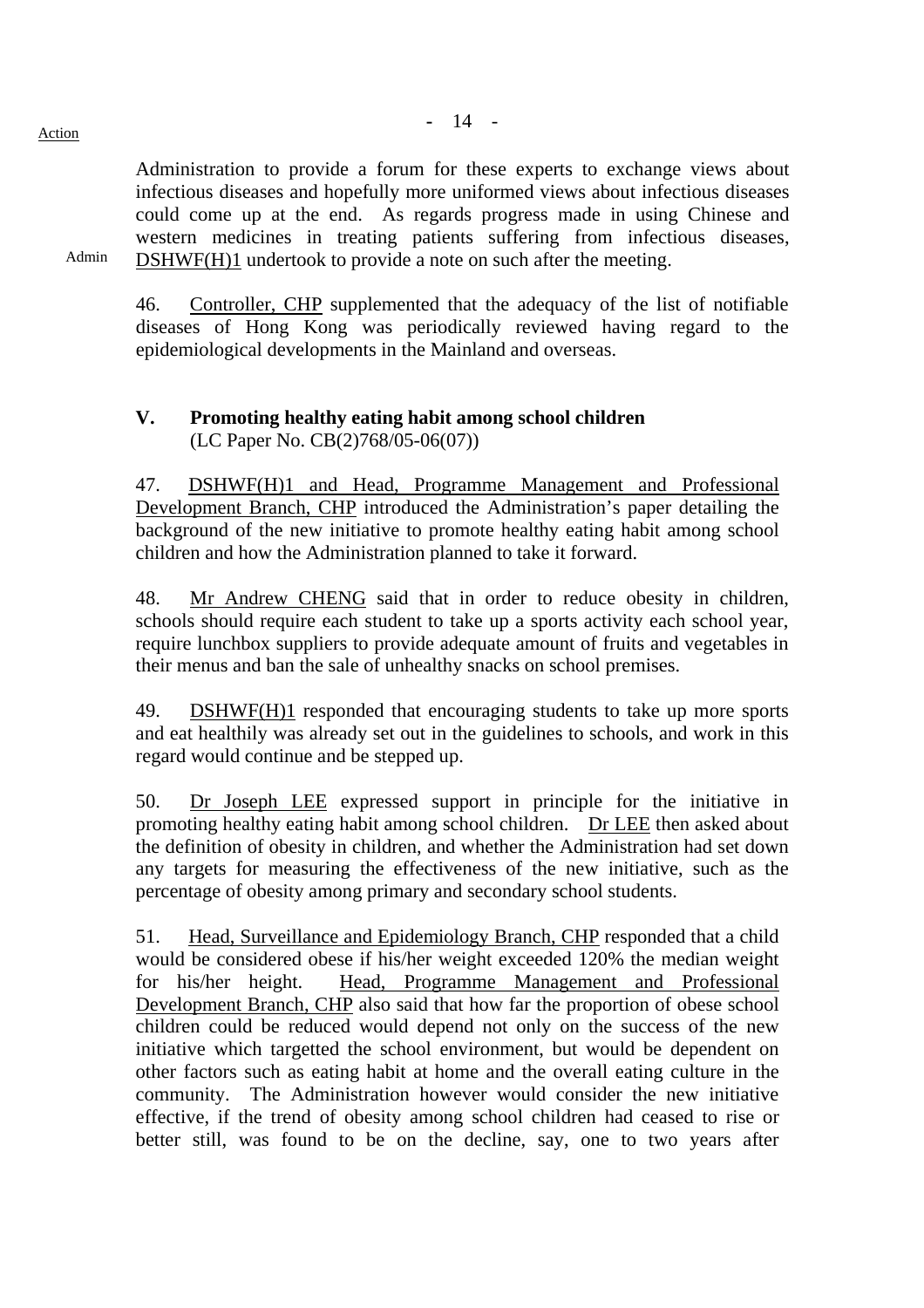implementation. A baseline study of knowledge, attitude and practice on healthy eating among primary school students and school's existing environment in support of healthy eating would soon be conducted. Results of a subsequent comprehensive review would be compared with those of the baseline assessment and used to formulate longer term strategies.

52. Mrs Sophie LEUNG said that given the vast number of schools in the territory, district-based advocacy plan should be drawn up and parents teachers associations (PTAs) should be enlisted to take the initiative forward.

53. Ms LI Fung-ying was of the view that more forceful measures, such as requiring children to take up sports and eating healthy food at schools, should be taken to address the problem of obesity in children, as the adverse impact of obesity was clear.

54. DSHWF(H)1 responded that PTAs would be enlisted in taking forward the initiative, as a partnership approach based on strong intersectoral collaboration involving integrated programmes with the participation of/undertaken by Government departments, school staff, students, parents, food suppliers, professional bodies and academia would be adopted. DSHWF(H)1 further said that the Administration would consider implementing mandatory measures to contain the problem of childhood obesity, if all else failed to do so. In the meantime, efforts would be focused on raising the awareness of the importance of healthy eating among students, teachers, parents and the public; improving the knowledge, attitude and practice towards healthy eating among primary school children; and creating a school and wider environment that supported healthy eating.

55. Miss CHAN Yuen-han said that the Administration should expeditiously map out implementation details of various programmes to take the initiative forward. Miss CHAN suggested that one way to rectify the growing sedentary lifestyle of school children was to increase the proportion of sports activity in the school curriculum.

56. Mr Bernard CHAN urged for the early introduction of a labelling scheme on nutrition information for pre-packaged food to enable consumers to make a healthy choice in buying pre-packaged food.

57. DSHWF(H)1 responded that a multi-sectoral and interdisciplinary team, comprising medical practitioners, nurses, dietitians, health promotion officers, research officers, and media and marketing personnel, had been set up to map out implementation details of various programmes to take the initiative forward. It was envisaged that the programmes would roll out in the 2006-07 school year. These programmes would be subject to a comprehensive review in early 2008.